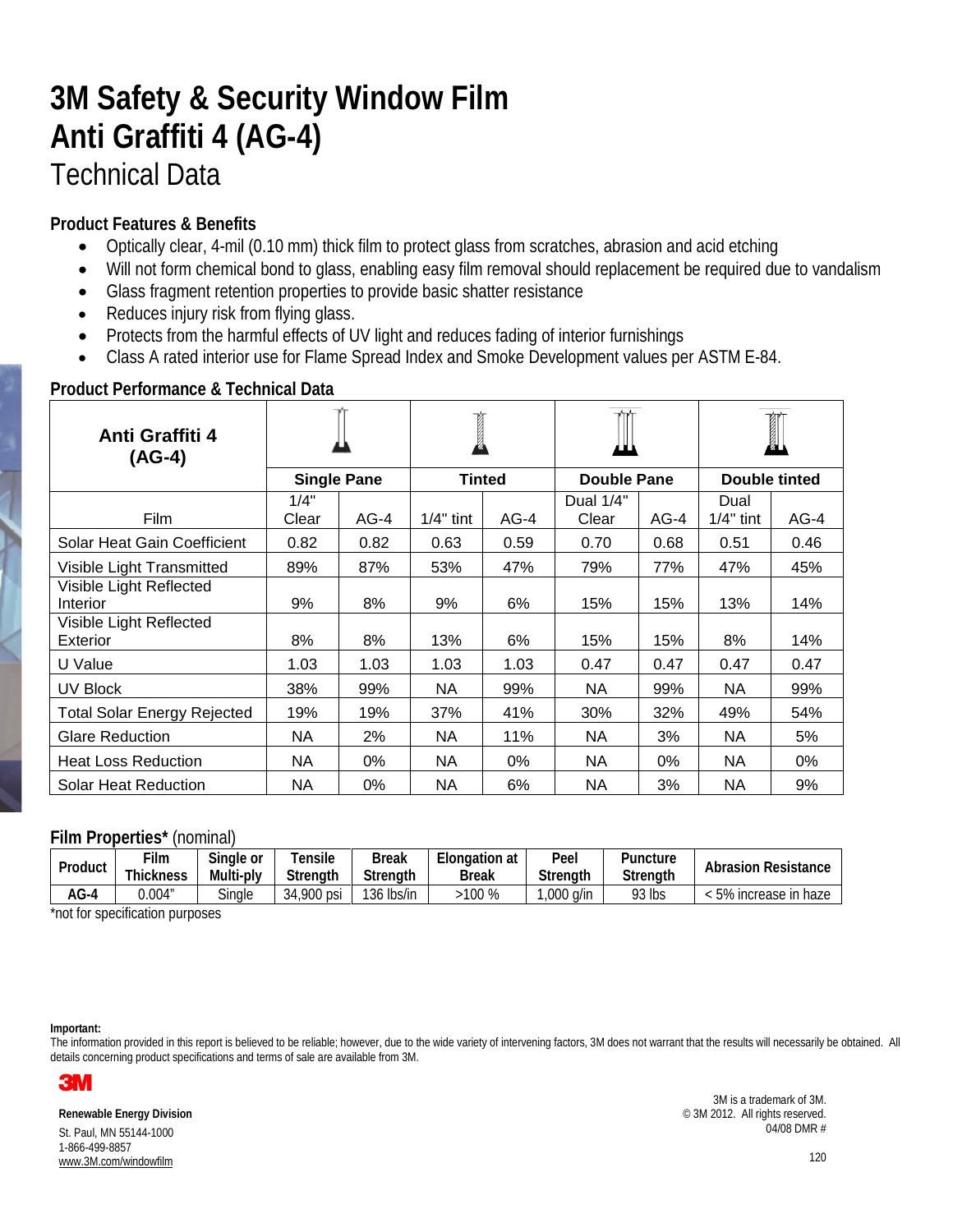## **Specifications 3M Anti-Graffiti Film AG4**

#### **1.0 Scope**

This specification is for an optically clear abrasion resistant window film which, when applied to glass, will help protect the surface from vandalism. This film is intended to be a sacricial layer to help protect against damage from graffiti, glass etching, and other commonly used methods to mark glass. The film does not chemically bond to glass and is easily removed when replacement is required. The film shall be called **3M Anti-Graffiti Film AG4**.

#### **2.0 Applicable Documents**

The publications listed below form a part of this specification to the extent referenced. The publications are referred to in the text by the basic designation only.

The 1985 American Society for Heating, Refrigeration, and Air Conditioning Engineers (ASHRAE) Handbook of Fundamentals.

The American National Standards Institute (ANSI).

ANSI Z97.1 Specification for Safety Glazing Material used in Buildings

The American Society for Testing and Materials (ASTM):

- ASTM E-308 Standard Recommended Practice for Spectrophotometry and Description of Color in CIE 1931 System
- ASTM E-903 Standard Methods of Test for Solar Absorbance, Reflectance and Transmittance of Materials Using Integrating Spheres
- ASTM D-882 Standard Test Method for Tensile Properties of Thin Plastic Sheeting
- ASTM D-1044 Standard Method of Test for Resistance of Transparent Plastics to Surface Abrasion (Taber Abrader Test)
- ASTM D-2582 Standard Test Method for Puncture-Propagation Tear Resistance of Plastic Film and Thin Sheeting
- ASTM D-4830 Standard Test Methods for Characterizing Thermoplastic Fabrics Used in Roofing and Waterproofing.
- ASTM G-90 Standard Practice for Performing Accelerated Outdoor Weatherizing for Non-metallic Materials Using Concentrated Natural Sunlight
- ASTM G 26 Standard Practice for Performing Accelerated Outdoor Weatherizing for Non-metallic Materials Using Concentrated Natural Sunlight
- ASTM E-84 Standard Method of Test for Surface Burning Characteristics of Building Materials
- ASTM D-1004 Standard Method of Test for Resistance of Transparent Plastics to Tearing (Graves Tear Test)

The Consumer Products Safety Commission (CPSC) 16 CFR, Part 1201, Safety Standard for Architectural Glazing Material

GSA-TS01-2003 General Services Adminstration Standard Test for Glazing and Glazing Systems Subject to Airblast Loadings

Window 4.1. A Computer Tool for Analyzing Window Thermal Performance, Lawrence Berkeley Laboratory

#### **3.0 Requirements of the Film**

3.1 **Film Material**: The film material shall consist of an optically clear polyester and contain a durable abrasion resistant coating over one surface, and a UV stabilized pressure sensitive adhesive on the other. The film shall have a nominal thickness of 4 mils (0.004 inches). The film shall be identified as to Manufacturer of Origin (hereafter to be called Manufacturer).

#### 3.2 **Film Properties (nominal)**:

- a) Tensile Strength (ASTM D882): 34,900 psi
- b) Break Strength (ASTM D882): 34,000 psi (136 lbs per inch width)
- c) Percent Elongation at Break (ASTM D882): >100%
- d) Percent Elongation at Yield (ASTM D882): greater than 100%
- e) Puncture Strength (ASTM D4830): 93 lbs
- f) Abrasion Resistance (ASTM D1044): < 5% increase in haze
- g) Peel Strenth: 1,000 gr/in

#### **Important:**

The information provided in this report is believed to be reliable; however, due to the wide variety of intervening factors, 3M does not warrant that the results will necessarily be obtained. All details concerning product specifications and terms of sale are available from 3M.



**Renewable Energy Division** St. Paul, MN 55144-1000 1-866-499-8857 www.3M.com/windowfilm

3M is a trademark of 3M. © 3M 2012. All rights reserved. 04/08 DMR #